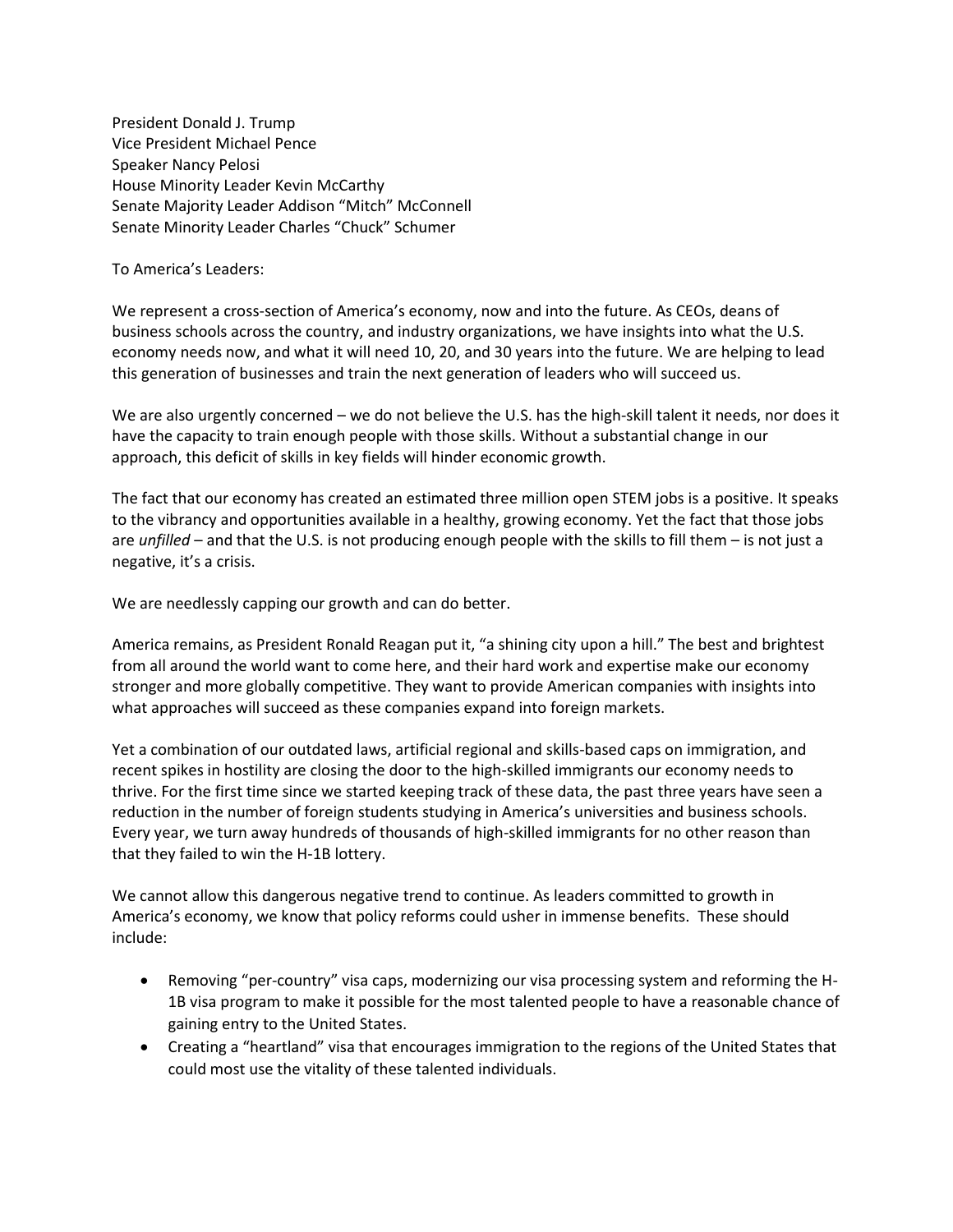We can maintain the shimmer of our 'shining city upon a hill' that welcomes immigrants, as it has throughout history, to a land of opportunity.

We hope you agree, and we urge you to take these recommendations seriously.

We are confident that America's future economic success depends on it.

Sincerely,

Harsha Agadi, President & CEO, Crawford & Co.

Andrew Ainslie, Simon Business School, University of Rochester

Homaira Akbari, President & CEO, AKnowldge Partners, LLC

Paul Almeida, McDonough School of Business, Georgetown University

Eugene W. Anderson, Martin J. Whitman School of Management, Syracuse University

Arjang Assad, Joseph M. Katz Graduate School of Business, University of Pittsburgh

Antonio Bernardo, UCLA Anderson School of Management

Bill Boulding, Fuqua School of Business, Duke University

Peter Brews, Darla Moore School of Business, University of South Carolina

David Brown, CEO, Techstars

Jeffrey R. Brown, Gies College of Business, University of Illinois at Urbana-Champaign

Frank Buckless, Poole College of Management, North Carolina State University

Bob Camp, Eberly College of Business and Information Technology, Indiana University of Pennsylvania

Anne Carroll, College of Business at Kutztown University, Kutztown University

Kerwin Charles, Yale School of Management, Yale University

Vivek Choudhury, Daniels College of Business, University of Denver

Martha J. Crawford, PhD, Jack Welch College of Business & Technology, Sacred Heart University

Robert Dammon, Tepper School of Business, Carnegie Mellon University

Scott DeRue, Stephen M. Ross School of Business, University of Michigan

Tom Finke, Chairman and CEO, Barings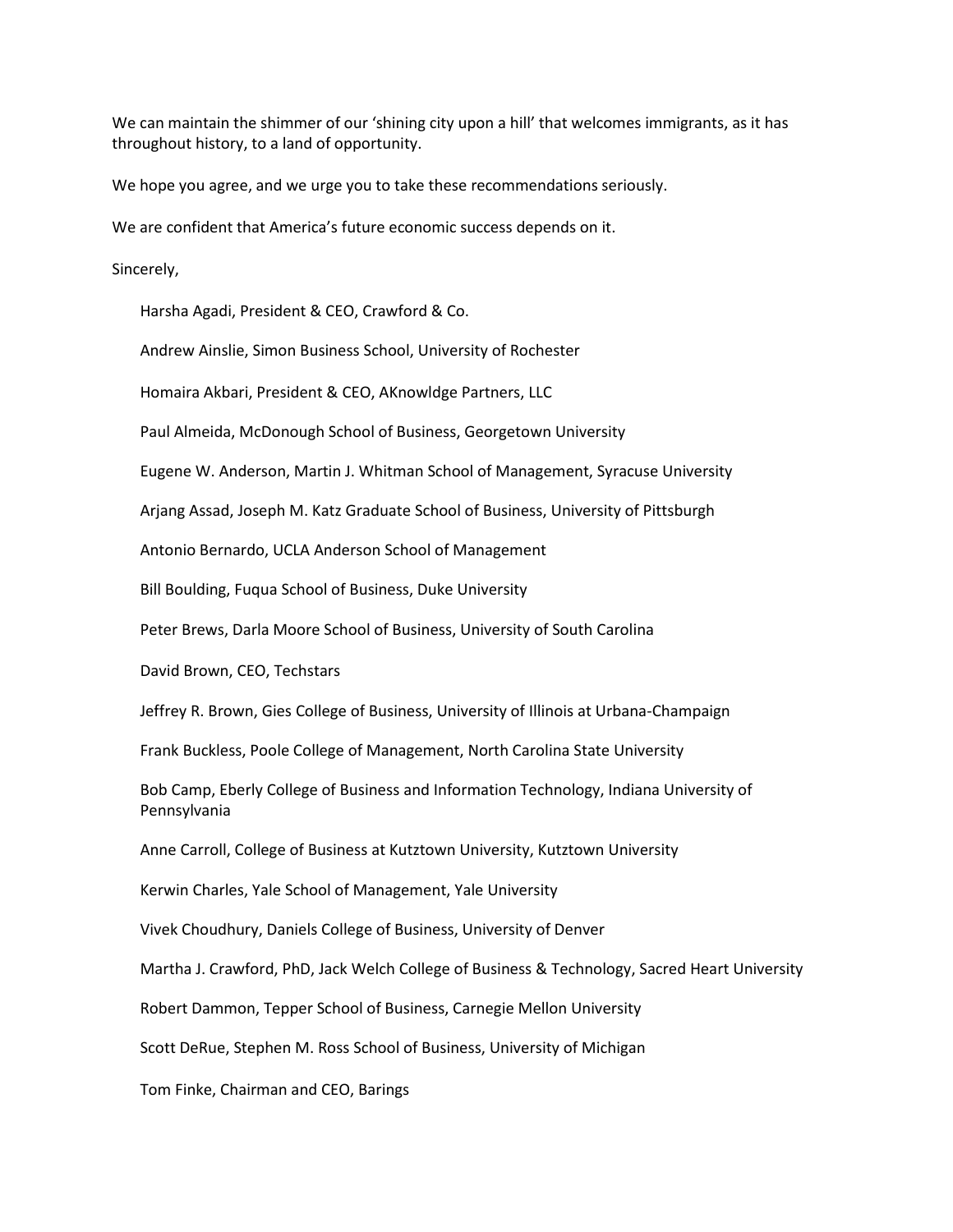Sanjay Gupta, Eli Broad College of Business, Michigan State University Kevin Hallock, Cornell SC Johnson College of Business, Cornell University Jay Hartzell, McCombs School of Business, University of Texas at Austin Ann Elizabeth Harrison, Haas School of Business, University of California, Berkeley Frank Hodge, Foster School of Business, University of Washington David Hummels, Krannert School of Management, Purdue University Charles Iacovou, School of Business, Wake Forest University Jeff Jacobson, Executive Chairman and CEO, EFI Erika James, Goizueta Business School, Emory University M. Eric Johnson, Owen Graduate School of Management, Vanderbilt University Eli Jones, Mays Business School, Texas A&M University Idalene Kesner, Kelley School of Business, Indiana University John Kraft, Warrington College of Business, University of Florida Monica Lam, College of Business, University of Central Oklahoma Michael W. Lamach, Chairman & CEO, Ingersoll Rand Stefanie Ann Lenway, Opus College of Business, University of St. Thomas, Minnesota Jonathan Levin, Stanford Graduate School of Business, Stanford University Kate Luce, President & CEO, MSE Railroad Companies Costis Maglaras, Columbia Business School, Columbia University Stephen L. Mangum, Haslam College of Business, The University of Tennessee, Knoxville Sharon Matusik, Leeds School of Business, University of Colorado, Boulder Susan McTiernan, Mario J. Gabelli School of Business, Roger Williams University Anuj Mehrotra, School of Business, The George Washington University Jacqueline R. Mozrall, Saunders School of Business, Rochester Institute of Technology Matthew Myers, Edwin L. Cox School of Business, Southern Methodist University